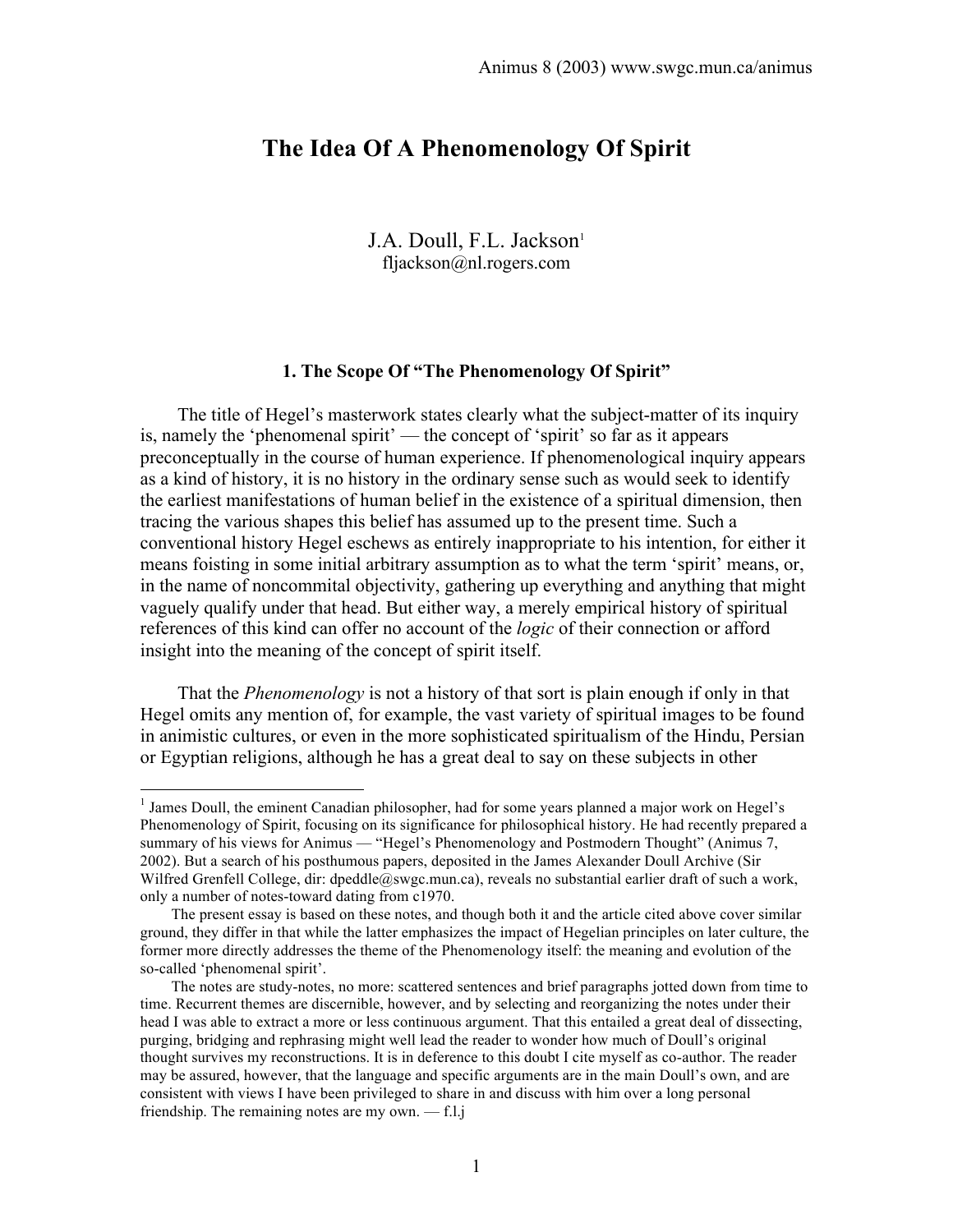contexts. The reason for this is that the point of departure of the Phenomenology is not 'spirituality' in some undefined sense, or even as more distinctly developed in the literature of mythology or religion as such. Rather, its concern is exclusively with the *concept* of spirit, that is, with 'spirit' as set forth and apprehended *philosophically*.

 It is thus not with the spirit-world of cultic superstition that *Phenomenology* has to do but with 'spirit' so far as it is and has been conceived as a reality in and for reflective thought. This means two things: first, that the structure of a phenomenological inquiry into the concept of spirit is driven not by deference to historical sequentiality primarily, but by the logic of the concept of spirit itself; and second, that so far as the inquiry is partly historical, it is restricted to a *specific* history, namely that which commences with the first appearances of the idea of spirit —  $as$  idea.<sup>2</sup>

 That commencement occurs specifically with the Greeks and Romans, saw its further elaboration in the theology of the Trinity forming the basis of a broad Christian culture, and culminated in modernity and its philosophy. The latter made the subjective its point of departure — or as Hegel will call it, the finite or phenomenal spirit, namely the conscious and self-conscious individuality for whom freedom is given as the truth of his inward and outward experience. The modern philosophy of experience reaches its climax at the point where the rigid distinction between an external world and the consciousness for which that world appears — between nature and human nature collapses before the insight of a free, speculative thinking which knows the one thoroughly to interpenetrate the other. With this, the standpoint of the finite spirit, whose freedom is limited by the appearance of an external world opposed to it, gives way to an infinite spirit that knows its freedom to be one with necessity and which is at home in a world that it knows and wills as its own — the so-called 'absolute' spirit, i.e., "spirit that *knows* itself as spirit."3

 *Phenomenology* is the exposition of the forms of the finite or phenomenal spirit, and this from the standpoint of a philosophy that has come to know *what* spirit is. Phenomenology is an "introduction" to philosophy in that it means to reveal what is in a way already known; it is reflection on a consciousness of freedom already become general and customary but which needs to seek out its true source and principle. In this

 $\frac{1}{2}$  $2$  The language of 'spirit' has evoked no end of consternation among Hegel's readers Commonly the term has at best a metaphoric or theological sense, at worst a superstitious one. The English translators caused further confusion by substituting 'mind' and 'mental', turning Hegel into an absurd metaphysical psychologist and rendering wholly opaque his otherwise plain references to the 'objective' (ethical) and 'absolute' (speculative) senses of spirit.

As Doull points out, the Phenomenology is concerned only with spirit "as it is and has been conceived as a reality in and for reflective thought". It is a genealogy of the concept of spirit carried out from the standpoint of this concept itself so far as fully realized in and as self-conscious freedom. A freely conceptual thinking that would comprehend the range of its own pre-conceptual or 'phenomenal' forms is neither an empirical nor an historical reflection but a logical one — thus a 'phenomeno-logic' of the free spirit..

<sup>&</sup>lt;sup>3</sup> The 'absolute' spirit is no *spuk* (Stirner, Marx) or blind cosmic agency (Schopenhauer, Taylor). As Hegel makes abundantly clear, it refers to those human activities — art, religion, philosophy — which seek explicitly to articulate, acknowledge and comprehend freedom as the ground and principle of selfconscious life.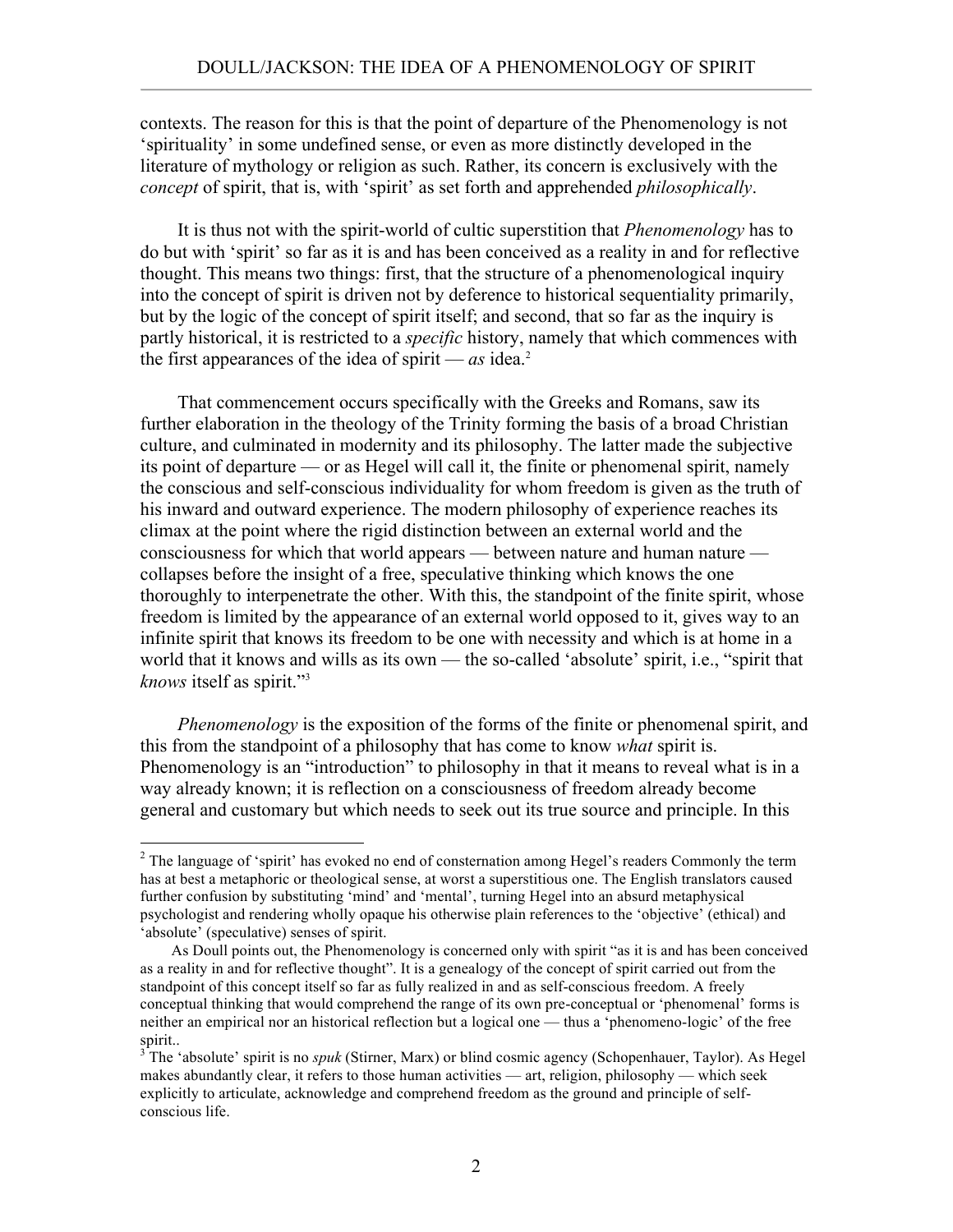sense "the way *to* philosophy is *already* philosophy."4

 Hegel takes the vision of an unlimited spiritual freedom as already realized in a religious form in Christianity; he assumes the seriousness of modern secularity to consist in the task of bringing this religious vision to clarity in the light of rational thought. It was for him a question as to where we stand once the Christian tradition has been broken; how to move beyond the merely abstract rejection of its authority in enlightenment; how the profound dialectic contained in the classical-Christian tradition may once again become accessible to a contemporary mentality for which a merely abstract and thoughtless vision of absolute freedom had become tyrannical.<sup>5</sup>

 Phenomenology may thus be styled a sort of philosophical-theology in which the truth of Christianity is no longer a matter of faith. The logic of spirit first expounded in Neoplatonism had in view only the elevation above natural modes: spirit as spiritual *substance*. Expressed in this immediate way the exposition is still intuitive and prescientific. In a later Protestant and modern consciousness spiritual freedom becomes more explicitly a matter of the experience of individuals, a truth subjectively witnessed in faith, reason and will. The movement is then for this phenomenal spirit to develop to a self-consciousness in which freedom is actually known as objectively as well as subjectively true, and 'phenomenology' is the reflective recapitulation of this selfdevelopment on the part of an infinite thinking that already has hold of the very *concept* of spirit.

### **2.The Hellenic Spirit**

 Modern philosophy is the development of the concept of spirit with which Hellenic philosophy ended, namely the Aristotelian *nous* as infinite, all-comprehensive selfknowing activity. Hegel saw his own contribution as that of bringing the love of wisdom (*philosophia*) into a more scientific form (*Wissenschaft*). So far as concerns the content of such a science, this had already been uncovered in the 'idea' of Hellenic philosophy, but only when the moments of the idea have come to be known in their logical necessity does this content acquire clarity and precision.

 Aristotle had already got hold of a principle of concrete subjectivity, surmounting the merely reflective thinking which Plato had brought to its limit in response to the Parmenidean philosophy. Parmenides begins with immediacy, with being; then turns to

 $\frac{1}{4}$ <sup>4</sup> Most conventional expositions err by taking Hegel's metaphor of a "voyage of discovery" too literally, as ordinary consciousness spontaneously and progressively resolving itself into 'absolute knowing'. This view guarantees in advance that the argument fails and in any case makes nonsense of its ordering . Hegel is clear that the real ordering and animating dynamic lies in the phenomeno-logical thinking which *already* occupies the 'absolute', i.e., conceptual standpoint, determining the course of the 'experience of consciousness' as a *logical*, not a subjective progression. "What this *phenomenology* of spirit describes is <sup>5</sup> *Phen.*, vi.B.III, "Absolute Freedom and Terror" — Doull would not appear to have in mind more recent <sup>5</sup> *Phen.*, vi.B.III, "Absolute Freedom and Terror" — Doull would not appear to have in mind more recent

anti-western terrorism so much as the decadent perseveration into general post modern culture of the revolutionary radicalism which Hegel knew.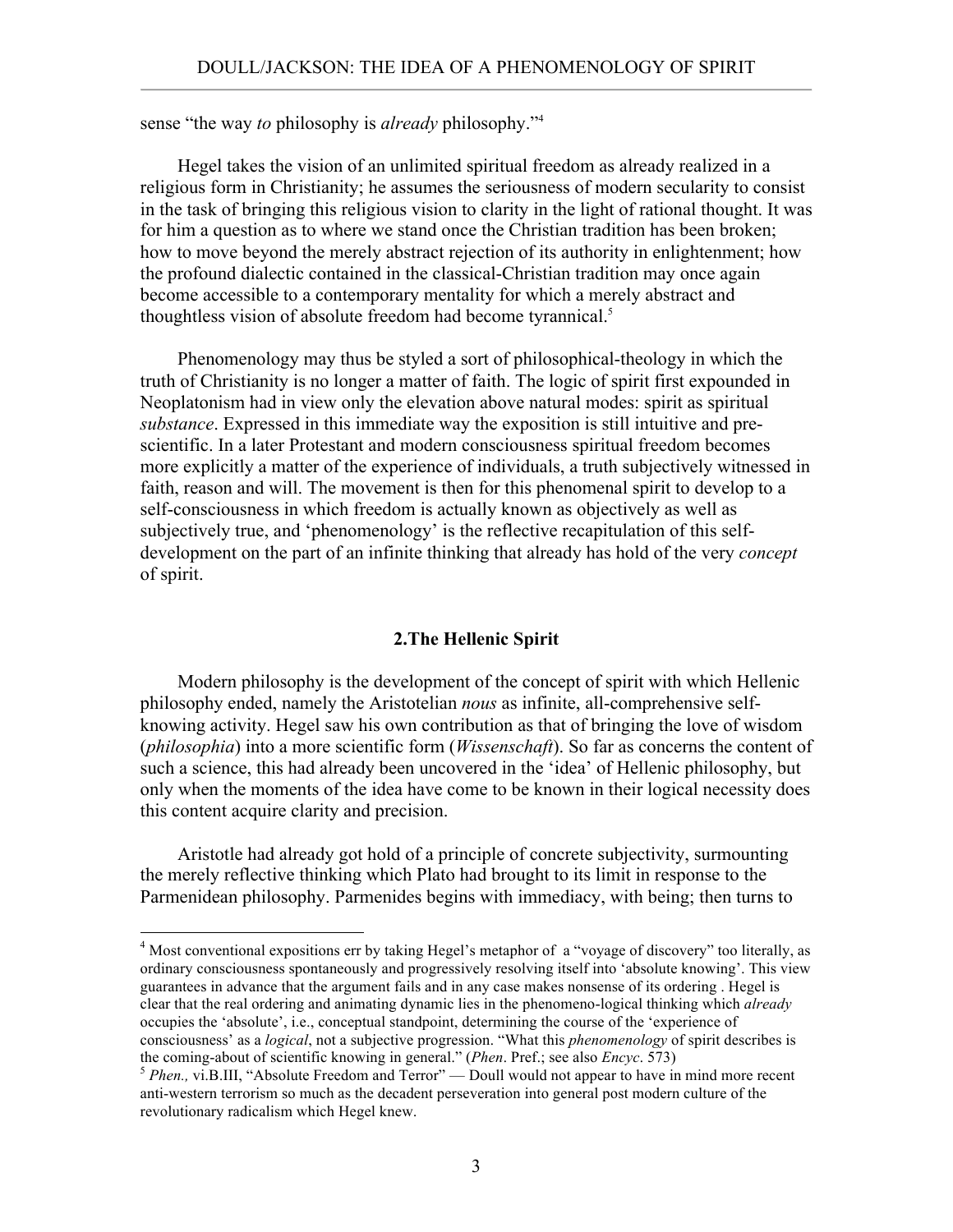reflect on appearances as having their ground therein. 'Appearance' in his meaning is not the 'appearance' of modern reflection which entails relativity-to-a-subject; rather with Parmenides appearances do not emerge as a negativity within being itself but fall outside it as otherness-in-general. The Socratic period is the period of dialectical reflection, culminating in the Platonic reaction to the substantial unity proposed by Parmenides. Aristotle takes up the argument at the point where the Platonic reflection on the relation of essence to appearance is resolved to a concrete unity, and this as a *self-thinking subjectivity*.

 In modern philosophy too, a concrete subjectivity emerges out of a similar reflective flight from the substance of Spinoza. In what regard, then, is this modern experience clearer and more precise than the ancient? The difference generally lies in this: that while the project of Hellenic philosophy is no less to come to know the idea in its necessity, in it the movement of thought is from nature to God, such that logical form appears only as this movement of thought that establishes the idea as the truth of the sensible world. The movement from a rational, to a reflective, to a concrete subjectivity in modern philosophy has the difference that here ultimate unity is known, as with Hegel, in the form of *self*realization, that is, of 'spirit', whereas the Aristotelian *nous* was not known as selfemergent from being but as standing in a hierarchical relation to being, the latter as its subordinate moment.

 Thus for subsequent thinking, while the Platonic universal and Aristotle's selfthinking principle form the new standpoint, this unity appears nonetheless as lying beyond the ordinary human self-consciousness. The unity of thought and being is proposed, but not yet in the form of spirit. Following Aristotle, a new period of reflection arises out of just this want. It is no longer, as before, a thinking that seeks to move from the finite to an infinite principle, rather it is a thinking that already has hold of such an infinite principle but also knows it to be out of reach of a finite self-consciousness. Stoicism and Epicureanism, in which finite self-consciousness would attempt an immediate reconciliation with an infinite reason, collapse finally into scepticism wherein the futility of all such attempts is shown. $6$ 

 A fuller self-knowledge only comes on the scene with the Neoplatonists, who attempt to bring subjectivity into relation with the divine, thereby to surmount the scepticism which cannot reconcile its inwardness to its otherness. For Neoplatonism nature is definitively known as derivative, but its unity with thinking has, in the "One", an immediate form in which their difference is muted. And the apprehension of this unity is achieved on the part of a intellectual spirit (*nous*) which likewise has only the status of a transitory moment, also swallowed up in the One. In Neoplatonism the Aristotelian moment of *reflection* is thus lost, and it remained for the unity of the idea to be developed

 <sup>6</sup> Despite their differences, Hegel views stoicism, epicureanism and scepticism as one mentality: the standpoint of individuals who, having become intensely aware of themselves as the living contradiction of a universal consciousness embodied in an utterly finite existence, seek relief through a discipline of philosophical detachment — *ataraxia.* The practical counterpart is the abject subordination of all interests to absolute state power: "*Der Romermacht ist das reell Skepticismus*.". For a fuller account see J. A. Doull, "Religion and Secularity", *Animus v.7 (2002),* www.swgc.mun.ca/animus.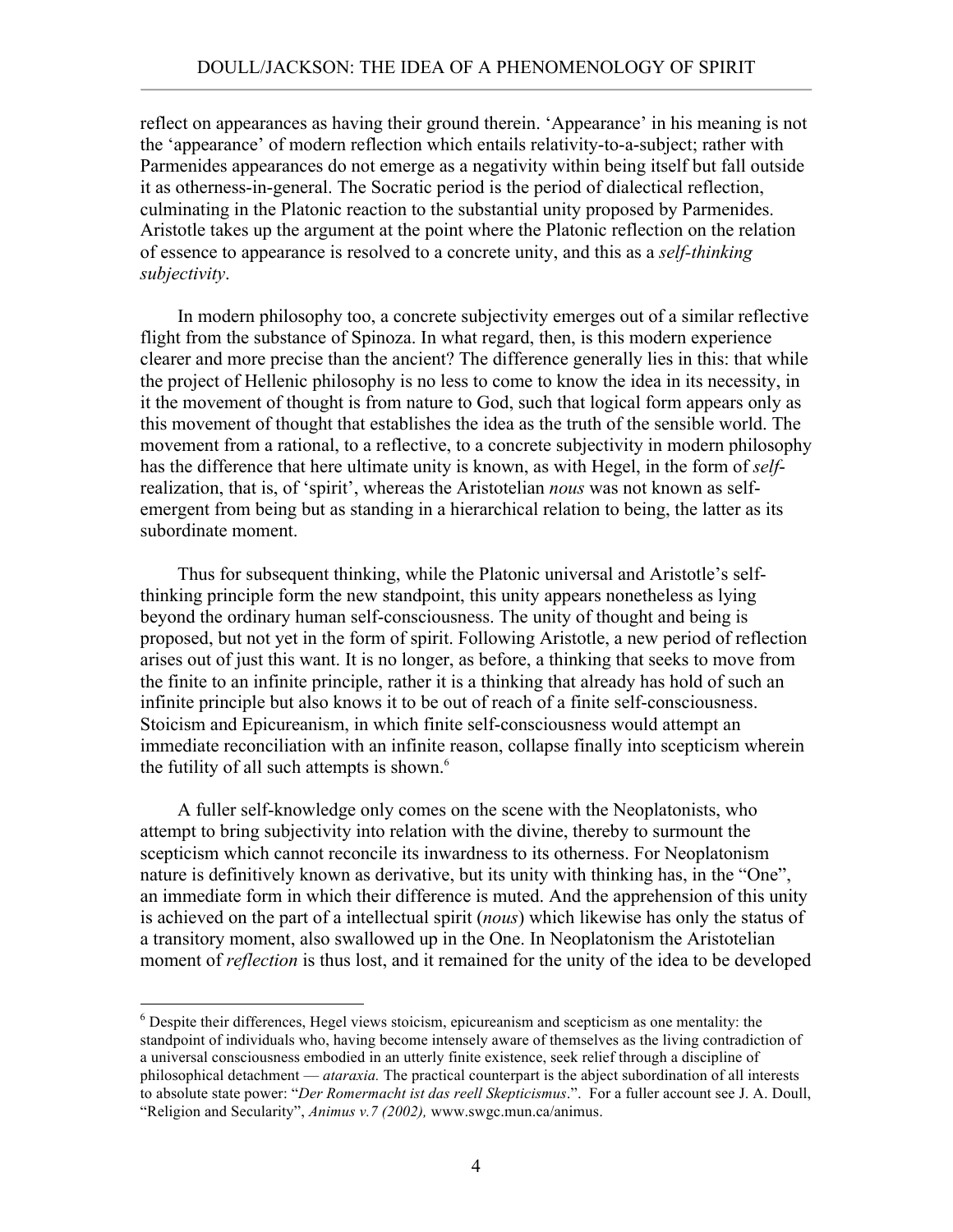again from this standpoint of a wholly immediate, and thus essentially abstract, spirituality.<sup>7</sup>

 With the ancients, then, the idea of spirit, of an infinite divine life, remained intellectual only. Their world still stood as alien with respect to it and so they do not get beyond a sceptical or mystical account of it. In the Christian religion, on the other hand, spiritual life takes on the form of an absolute *fact*, a truth revealed in and to the world. Yet the worldly consciousness still knows it not, for it is a revelation so far available only inwardly in representation, in belief, and in the infinite figure of a trinity of Persons. So far as attempts are made to grasp this image in thought, that is, theologically, recourse was had to the reasoning of the older philosophy that had already shown itself inadequate to comprehend it. In its form as a religious representation only, therefore, the meaning of spirit had to remain a mystery, an actual spiritual *self*-knowledge still wanting. 8

## **3.Christian Spirituality**

 If before Christianity spiritual striving was dedicated to the *discovery* of the idea of spirit, with Christianity spirit itself comes on the scene in the representation of the Trinity: of the idea self-manifest in creation and returning to concrete unity. In Neoplatonism there is a similar trinitarian scheme, except that the moment of the One remains exalted above the others. The form of pre-Christian spirituality is in this way essentially still monotheistic, as also in Jewish and Muslim thought, a position that must remain hostile to philosophical thought, except as a mere *ancilla theologiae*. 9

 Christianity ultimately means the overcoming of history rather than just a teaching about it.10 In undertaking to realize its idea objectively, it came into relation with preexisting forms of the objective spirit, i.e., with cultures both barbaric and civilized. In Europe it is a matter of peoples who had only begun to absorb classical Roman culture. Christianity, completing what was only sought after in the classical era, is not alien to the latter culture, requiring only that it be taken up into Christian spirituality and subordinated to it. There follows a long period — the 'middle age' — during which the Christian consciousness is still developing; at this point the spiritual relation is one of an inner world to another outside and beyond it. In Protestantism, Christianity attains the

 $\frac{1}{7}$  Where 'world' and '*nous*' are as such distinct and have their unity only in a third, in the One, then the moments in this trinity both are and are not truly divided and are and are not truly united. A thinking that sinks itself in the immediacy of the One becomes itself immediate, content-less, abstract, having lost the self-reflexivity that comprehends difference.

 ${}^8$  Latin-Christian theology is marked by the ambiguity that it would interpret the revelation by means of a rational thinking it judges incapable of the task, thus repudiating theologically the very compatibility of spiritual and intellectual which makes theology possible.<br><sup>9</sup> Doull elsewhere comments that recently renewed appeals to Neoplatonic arguments are driven by post-

modern (thus post-theological) positions in which far more is assumed than ever was or could be contemplated in historical Neoplatonism. See his "Neoplatonism and the Origin of the Older Modern Subject" in *Philosophy and Freedom*, eds. D.Peddle, N. Robinson (U, of Toronto Press 2003), Chap.5. <sup>10</sup> Hegel, *Lectures on the Philosophy of History* (ed. Suhrkamp, 1970) p.386.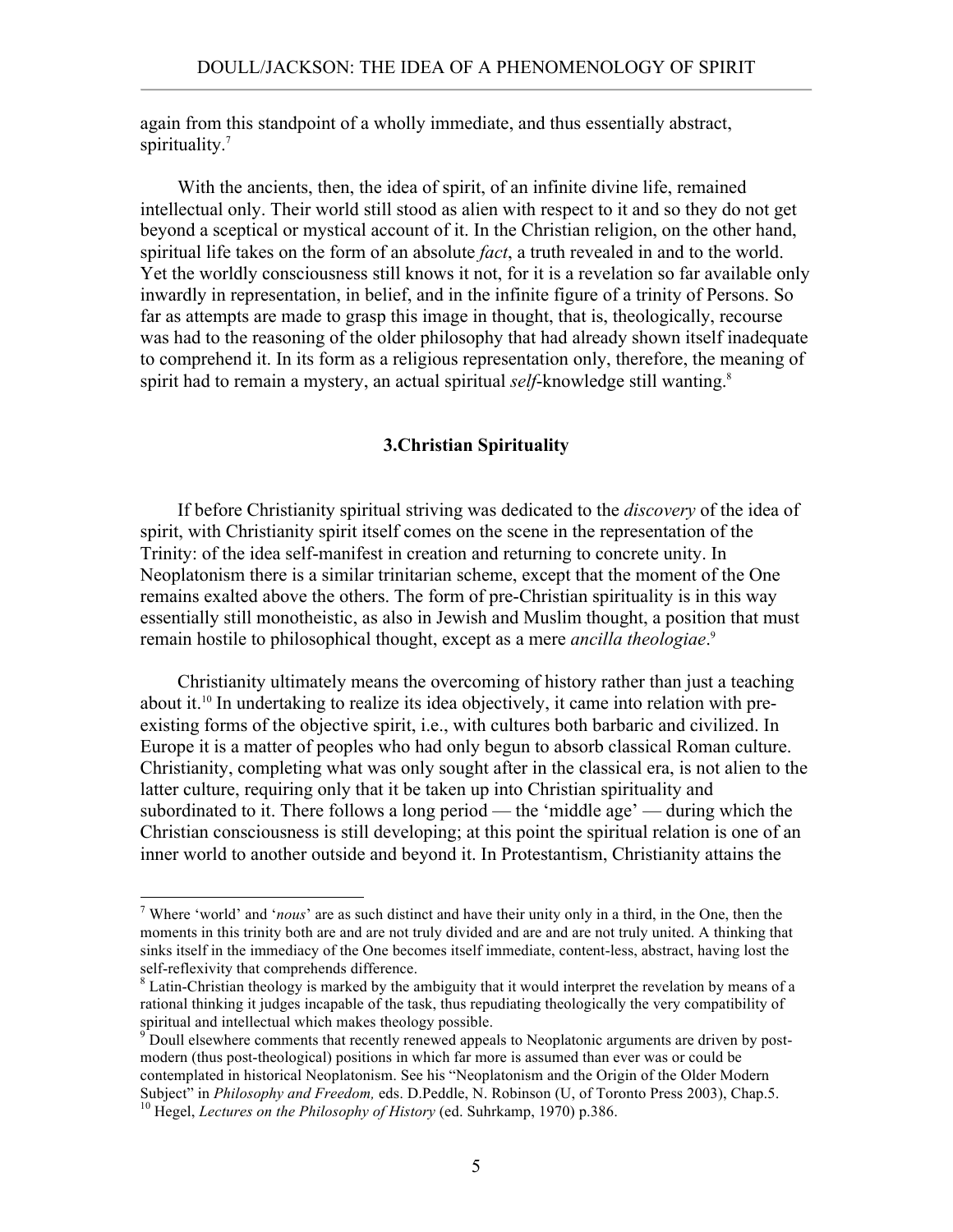fuller form of spirit which engages the external world as implicitly its own; it is marked by a tension between the inner life and the historical world, a division which, since itself a spiritual one, is yet more crucial than in the earlier form.

 Thus at first, Christianity stands in relation to a secularity already decaying. Then the spiritual community, the Church, asserts itself as a worldly power, thereby corrupting its own principle. Reform comes when inwardness of faith is made the basis of a true Christian freedom and where mere secularity is supplanted by *Sittlichkeit*: by an *ethical* consciousness of community. The later Christianity would protest the ambiguity in which the secular and the spiritual worlds remain outside one another, insisting on their preordained conjunction as a truth justified by faith alone.<sup>11</sup>

 But religion generally is spirit's knowledge of itself in its *alienation*. The alienation consists in the fact that, for a religious self-consciousness, though spiritual life is positively affirmed as actual, it has the form nonetheless of a life 'not of this world'. In religion, a finite spirit bears witness and subordinates itself to an infinite spirit that remains nonetheless quite beyond it, the actual reconciliation of the two belonging only to a world to come as the object of hope. In religious faith there is indeed the certainty of a spiritual truth to which worldly life *ought to be* conformed, but there is the consciousness also that the latter, as such, *is not* so conformed, is separated from God, wholly *un*spiritual. This divided awareness belongs to *all* religious consciousness, though in the Christian image of the Trinity this division between the divine and the worldly life is expressly declared to have been overcome. So far as the Christian reconciliation still remains in a doctrinaire form, i.e., remains a *religious* representation, then traditional Christianity no less than other religions retains the mark of spiritual dividedness, even while it is just the overcoming of this alienation that constitutes its principal article of faith.

 Thus even where the division between the divine and the human spirit is, in Protestantism, rendered inward, it assumes the form of a division within spiritual consciousness itself; the alienation that belongs to the religious experience is only raised to a higher pitch. The residue of the externality of the Catholic cultus remains, the inner truth to which Protestant faith holds fast is not yet adequately realized objectively. It is an imperfectly realized freedom since a dualism clings to it, a mere 'correspondence' between the truth of religion and the ethical, worldly spirit, this truth not *itself* fully in the world, but only empirically, i.e., for *experience*. 12 In Protestantism there is thus generated a need to overcome the religious perspective itself as inadequate, and *inadequate specifically with respect to just that which is revealed in it.* The impetus is to move beyond narratives, symbols and rituals toward a reasoned comprehension of what, in the

<sup>&</sup>lt;sup>11</sup> That in the worldly church of Catholicism, secularity in its Roman ('historical') sense remains residual; that in Protestantism this is supplanted by a practical-ethical order sustained by individuals who in faith have the subjective certainty of their spiritual freedom; that this new secularity yet has the character of a moral world that only *ought* to be: these are themes which Doull elaborates more fully in the article referenced above in note 6.

 $12$  See section 4, below.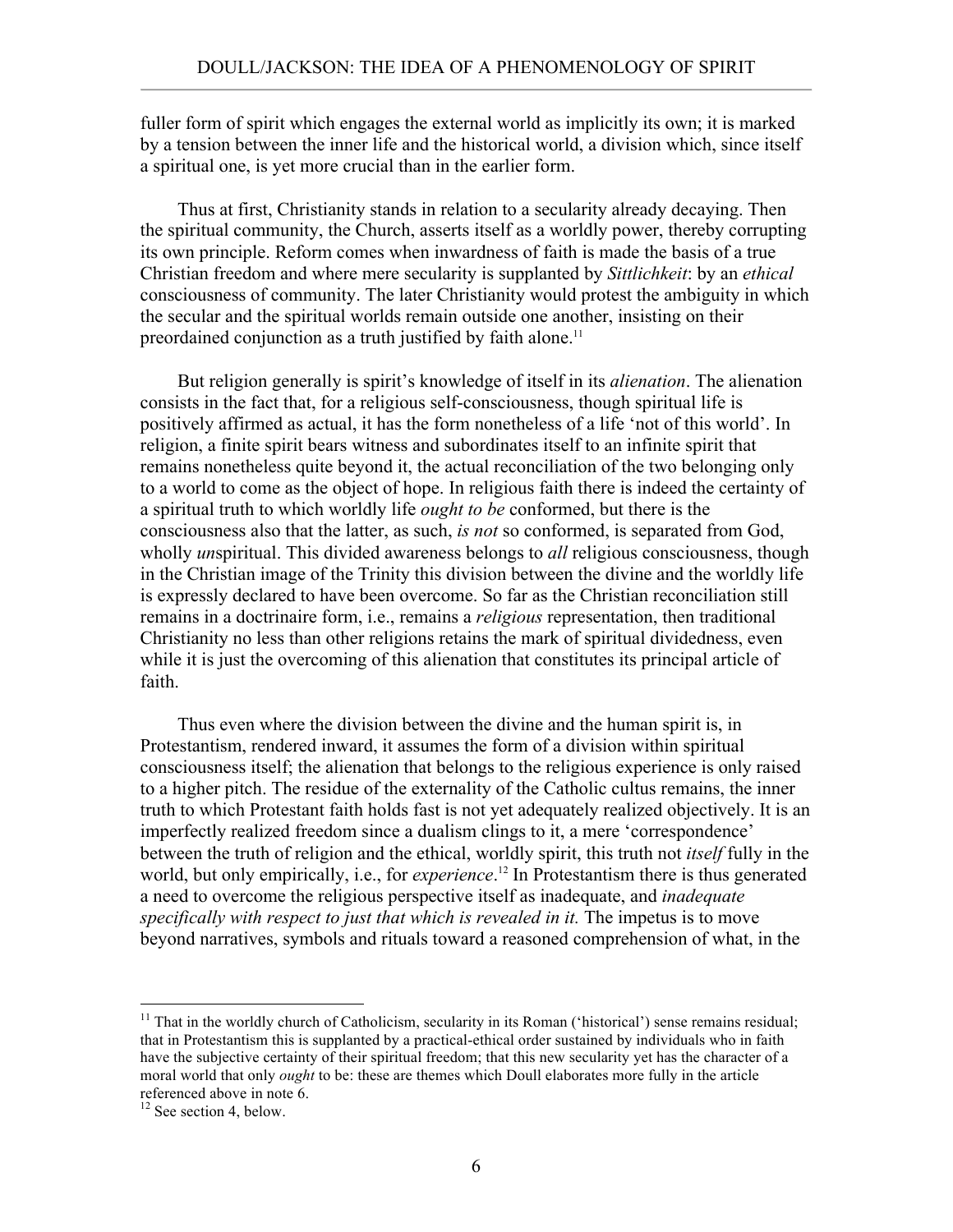Christian religion, had formerly been held only on faith.<sup>13</sup>

 With this coincides 'enlightenment', which opposes to the concrete immediacy of religious faith a reflective reasoning that stresses rather division, difference and the objective as it is there for consciousness. Enlightenment brings out what is lacking in faith with its merely passive, unreflective reception of truth; to this it opposes an active, objectifying spirit which is, however, equally one-sided. The opposition between a finite human knowledge and the knowledge of faith is already present in the medieval church, but now has the form of a division within belief itself. The source of the division between enlightenment and faith thus lies already in religion itself, as evidenced in the Lutheran/Calvinist debate over whether and how the eternal is actual in the present.<sup>14</sup>

### **4. The Modern Spirit**

 Christianity had developed the standpoint of the free spirit it inherited from the oriental and classical cultures to the point of an explicit intuition: a 'faith seeking understanding'. The phenomenal or reflective-empirical spirit of modernity was founded in turn in the collapse of that immediate or intuitive spirit of Neoplatonism and the medieval appeal to faith. Modern philosophy appears as making an entirely new beginning; that and how it in fact grew out of the ancient and medieval only comes to light later on when, in the *concept* of spirit, it arrives at the explicit knowledge of what its principle is.15

<sup>&</sup>lt;sup>13</sup> In his history of religion Hegel notoriously describes Christianity as the 'consummate' or 'absolute' religion. But this is not, as often represented, to advance the simplistic claim that, of all religions, the Christian alone is true. The argument rather has to do with the Trinitarian doctrine that the human relation *to* God is already given *in* God, who, being thus apprehended as wholly *self*-revealed, reconciles humanity to himself through the spirit. In the Christian religion, therefore, the separation of divine and human that defines the religious relation as such is inconsistent with what is believed, namely that the divine and human are one; that God has *actually* overcome the world. Hegel's remarkable thesis is thus that in the Christian revelation *the aim and intent of religion itself* (thus of all religion) has been brought explicitly to light. The Christian believer, accordingly, cannot remain satisfied with images, doctrines or sacraments alone, but is impelled beyond them toward a reasonable and objective this-worldly life, and it is precisely in this sense that Christianity is spoken of as the consummated or completed religion.

Christianity in its developed form thus cannot be hostile to the philosophical spirit. On the contrary, it can find its proper fulfillment only in passing beyond mere religiosity toward a rational freedom consistent with the spiritual freedom from which it springs.

<sup>&</sup>lt;sup>14</sup> So far as Protestant religion finds in the human or secular world only the *appearance* of a divine providence, and not its manifest *actuality*, the ambiguity remains as to how the world must appear for the believer. Either it will be seen as a reality open and amenable to the believer's own experience and practical will, or else a world that is not as it ought to be and alien to the world as it is for faith. The certainty of reconciliation thus yields contrary attitudes toward worldly life, the one trusting in the efficacy of enlightened action, the other holding aloof to the world, judging it according to a moral law revealed in faith.

<sup>&</sup>lt;sup>15</sup> Even though subjectivity is implied in the very concept of spirit, in ancient and pre-modern thought 'spirit' is generally represented as something immediate: a 'thing', being or substance (e.g. 'soul'). Neoplatonic-Augustinian intuition is still of a substantial spirit in this sense. Modernity, however, has as its principle the inward spirit of consciousness and self-consciousness, free subjectivity, the 'I', the principle alike of Protestant faith and Cartesian self-certain thought. Modern philosophy is then the reflection on this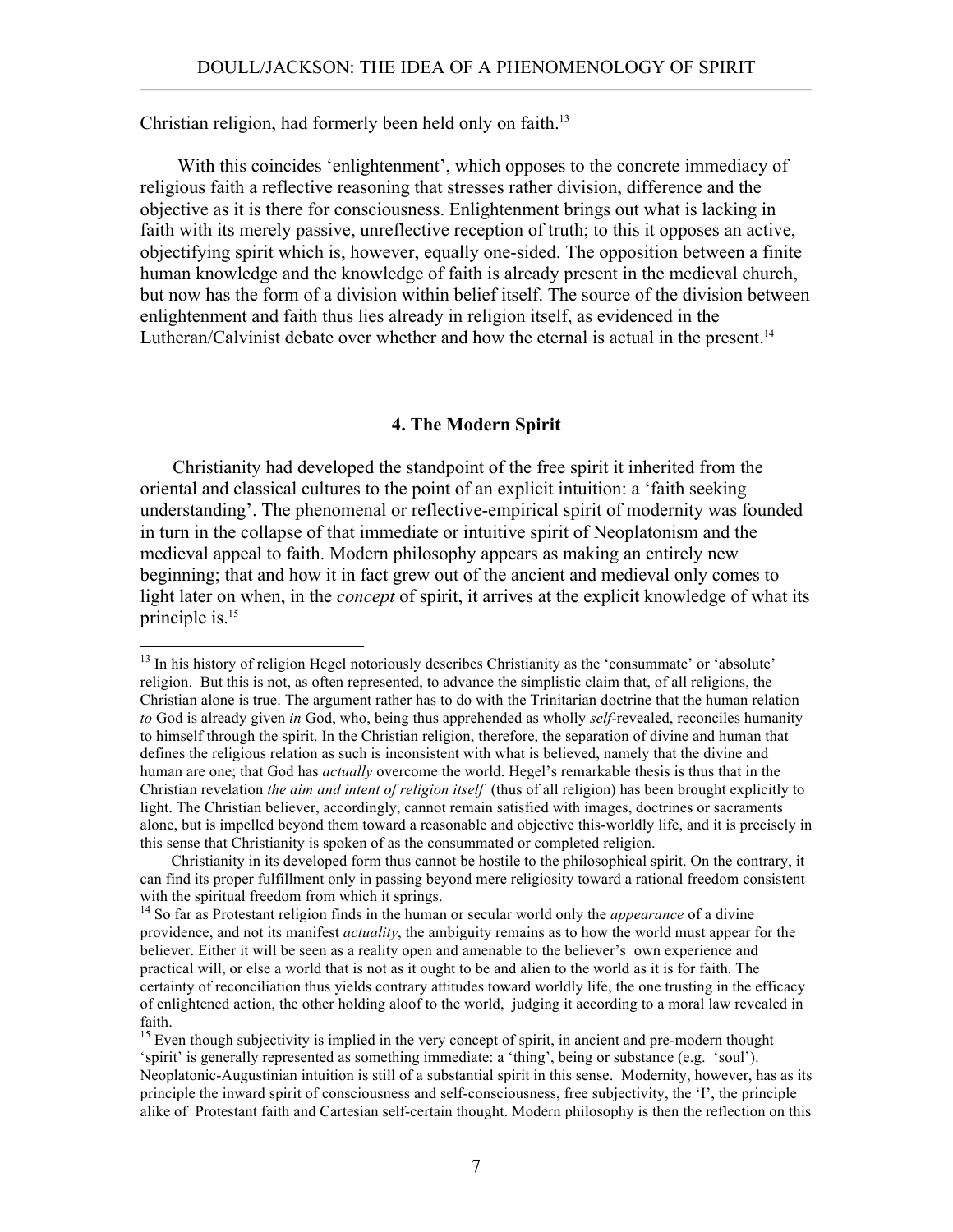The new reason-centered enlightened science and morality, while in fact owing its very origin, logic and substance to Christian presumptions, thus claimed to have achieved complete independence from the religious mentality. Yet, in its classical development from Descartes to Kant, it is indeed nothing else but the content of Christian faith resolved to a speculative form. This denial of its basis in the Christian doctrine of spirit, and its insistence upon a wholly empiricist, secularist and even atheistic approach in all matters theoretical and practical, thus constitutes a contradiction that pervades its revolutionary and scientific-technological attempt to achieve, in radical humanism, a more valid and objectively concrete spiritual life. In bringing the light of reason into a darkened, superstitious world, it accomplishes just the opposite: the despiritualization of human life through a new and *self-inflicted* alienation.<sup>16</sup>

 The Baconian world of human advancement and modern liberal-technological society is a spiritual world, but such as is known only in the form of an outward appearance. Another form of the same vision is found with Böhme: the world as already wholly fulfilled, overcome and brought within spirit.<sup>17</sup> Protestant Christianity is the religiosity out of which both these forms spring. In earlier Christianity these appearances could not emerge since, at that point, the experience of a secular spirit lay outside belief, had not yet been brought into it, so that what lay in Christian belief had yet to become the form in which the world itself was actually experienced. When the externality of the medieval church came to be challenged, only then could the authority of belief really become comprehensive.

 Thereafter, the division between the inward and outward forms of spirit became a division within spirit itself, no longer a division between a spiritual world on the one hand and the world as alien and unspiritual on the other. This overcoming of this division is the work of historical Christianity, and its accomplishment is what is assumed by modernity and its philosophy. Modern secularity too takes this principle of selfreconciled spirit as its starting point and is the working out of it.

In its initial forms, modern reason opposed itself to the Christian religion, especially

relation of subjective reason to its objective world — a philosophy of 'experience' — a reflection that can and does commence from either side, from the objective content of experience (empiricism) or from its ground in consciousness (idealism)...<br><sup>16</sup> Hegel's remarkable argument, which Doull presents here much abbreviated, is that the conflict between

the standpoints of 'faith' and 'enlightenment' conceals a deeper logic according to which both are shown to have the same origin and intent, namely the resolution of the Christian doctrine of the Trinity into alternative accounts of a purely human freedom, neither of which, however, transcend the dualism that belongs to religious 'representation'. It is this residual ambiguity that generates the conflicting *antireligious* and *ultra*-religious versions of the same position,which Hegel knew in his time and which still predominate.. Doull views the history of post-modernity as the continuing exacerbation, but also the progressive self-destruction, of this stand-off between the secular humanism of enlightenment and the reaction against it on the part of religious conservatism and later existential ontology. See the debate between Doull and Emil Fackenheim: "Would Hegel Today be an Hegelian?": *Dionysius* v.10 (1986)

See note 15, *supra*. Hegel places Bacon and Böhme in the role of the great-grandfathers of the modern philosophy of experience, of its empiricist and idealist wings respectively.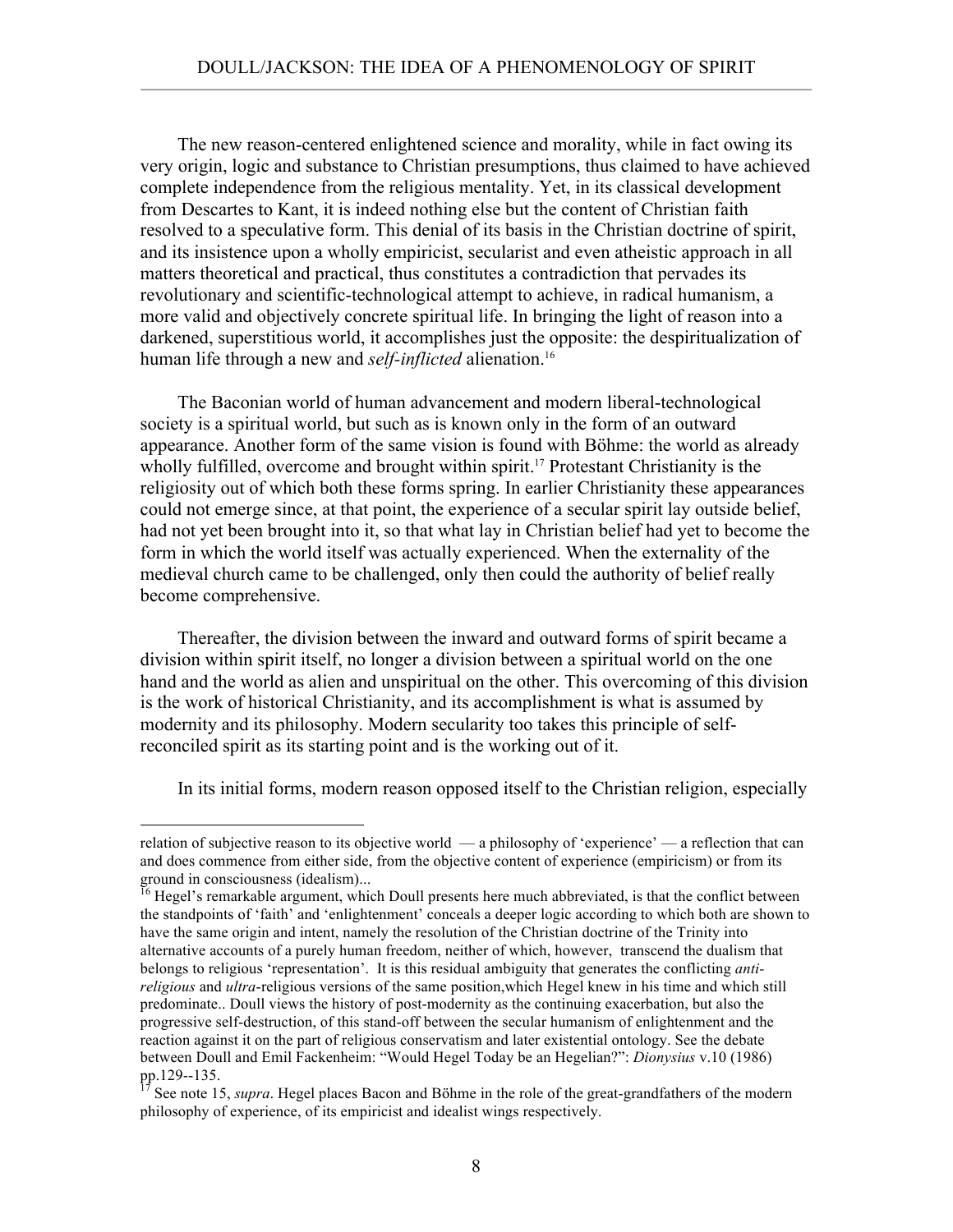in its older medieval or catholic form, but also as protestant faith. The former's theology, conscious of the limits of Graeco-Roman logic, declared the revelation of spirit to be in principle beyond reason, made available to the sinful inhabitants of a spiritless world only through the mysteries and sacraments of the church. The later protestant affirmation of the essential unity of the spiritual and human worlds opened the way to a new logic and philosophy, in which thinking appealed to just this principle of unity as a means of bringing the finite human experience of the world under the form of reason. This new mentality gave rise to a new science of nature and a new practical spirit, both deriving from the confidence of self-conscious individuals for whom nothing the world offers can be alien to the spirit of reason and freedom disclosing itself in them. Modern philosophy is the account of the world from this standpoint of a human thinking which, though finite, finds the principle of an infinite spirit 'innate' in it. Modern philosophy is in this sense the Christian religious representation raised to the form of thought.<sup>18</sup>

 But the empirical spirit, though certain of its unlimited power over nature does not know itself as spirit, a blindness which the modern scientific-technological spirit ever retains. It seeks in experience the realization of what is otherwise for it a certainty: the essential unity of thought and life. It takes as its end the domination of nature technically and epistemically, a manifold, ongoing work that is ever potentially complete but otherwise endless. It is because the end is already in a way present in it that this work is not abandoned but continues to be fervently pursued; for the real underlying aim of all work is simply to *experience* this unity.

 The Cartesian and subsequent modern philosophies spring from the *still abstract* thought of the identity of spirit and nature, of subject and object, of self-consciousness with what is there for it. The forms of a finite reasoning only are applied to that unity as something presumed — given to an intuitive or metaphysical thinking. They thus do not grasp this unity specifically as *essential*. Modern philosophy in its progressive forms as rationalism, empiricism and idealism is thus the work of a finite thinking seeking to comprehend the unity of itself with that which is other than it — of its self-consciousness with its consciousness. None fully succeed in this unification of reason with experience. If finally the ungroundedness of Hume's preference for experience is thought to be overcome by a new scepticism in the form of a critique of finite human reason, the limits of this position are in turn brought to light by Jacobi, Fichte and others. These matters are summarized by Hegel in the Introduction to the *Encyclopedia* (the three "attitudes of thought toward objectivity") which provides an alternate introduction to the standpoint of the Hegelian system.<sup>19</sup>

<sup>&</sup>lt;sup>18</sup> The progressive appropriation of the Christian religion by modern philosophy, on Hegel's account, entailed not only the assimilation to conceptual terms of the *content* of the Christian *Vorstellung* (the Trinitarian principle) but initially also of its *form*, i.e., of the reflex or representational character of the religious relation itself. The resulting standpoint is that of a thinking *subject* — thinking consciousness*,*  the 'I' of 'understanding' — reflecting on its given objective world, on which view modern philosophy from Descartes to Kant is to be characterized as a thinking within the form of *'experience'*.

<sup>&</sup>lt;sup>19</sup> See *Enc.* 26-78. The general terms of the philosophy of experience laid down by Descartes divides into an empiricism and a rationalism which reach the limit of their logic in Humean Scepticism and the Critical Philosophy respectively. Later idealism (Fichte *et al*) set as its task to reconcile and sublimate this division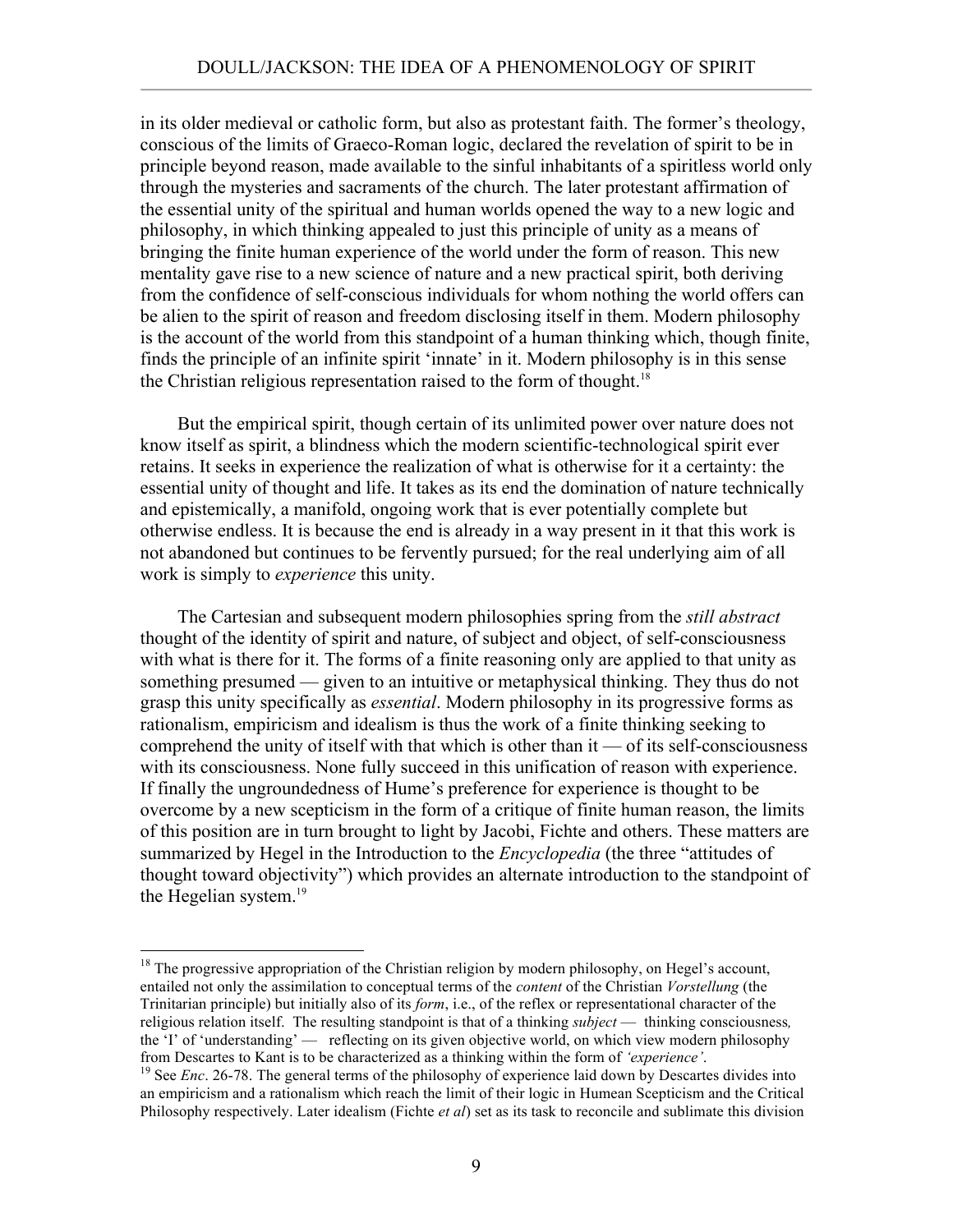The ordinary 'fact' of experience is of course that thinking and being are *not* the same: that being is quite the *other* of thought. But it is just this otherness that the will to investigate and control denies. Man regards himself, all and each, as the end and purpose of nature. The empirical attitude is thus not at all what at first it may seem — it is not a passive awe of man before nature, which holds it up to worship as higher than himself (really a quite recent view), nor is it an exploitation of nature for purely human ends such as would assume man to be *already* above nature (a questionable alternative since human ends are in fact as often frustrated as achieved). Moreover, as concerns the technical spirit, there is in any case always the question whether means are adequate to intentions, requiring that the world first be better known. But such 'better knowledge' lies nowhere else but in the original certainty that all knowledge is self-knowledge; or more explicitly put, it is knowledge as a 'reason' wherein otherness is known as the otherness of selfconsciousness. Underlying all work, desire, knowledge therefore, and alone sustaining their stability, is their relation to this infinite *telos*, the *original* unity of life and universality.

 The overcoming of the alienation that infects modern enlightenment, driving it toward spiritless materialism, requires that the spirit which knows itself only in *opposition* to nature and the world — the spirit equally of traditional Christianity and of the subsequent enlightenment — arrive at the point where "spirit knows itself as spirit"; that is, where the free individual knows *expressly* that it lies in his own nature to be spirit, that indeed "spirit is all reality". From this standpoint there arises first of all the need to reflect on the legacy of this spiritual principle, in order to come to know the whole range of the limited forms of human self-consciousness as both latent and fulfilled in it. A reflection of this kind, carried out from the standpoint of self-conscious freedom and comprehensive of the whole range of its latent (and to that degree limited) expressions in human experience, is a 'phenomenology' of spirit.<sup>20</sup>

## **5. A 'Phenomenology' Of Spirit**

 It is by means of a phenomenological reflection that the free, self-conscious spirit achieves confirmation of its truth and universality. It becomes thereby the basis for a philosophical knowledge in which the tendency of the finite spirit — as consciousness subjectively certain of itself but still not quite knowing what it is — attains to completion. Phenomenology is a reflection on the part of such philosophical consciousness on its own origin and free self-development, a philosophy which no longer takes its rise 'historically', that is, on the basis of some contingent intuition or dogma, but *knows* what

 $\overline{a}$ 

in an 'absolute' theory of consciousness, the limits of which in turn forms the commencement of the argument of *Phenomenology*.<br><sup>20</sup> For Hegel, modern philosophy reaches its consummation in passing beyond this subjective standpoint of

what he terms the experiential or phenomenal spirit, to a more concrete concept of spirit known as at once subject *and* substance *—* thus the principle of an *actual* as opposed to a subjective freedom,. The *Phenomenology* is intended as the account and justification of this transition, while in the system Hegel abandons the standpoint and language of 'consciousness' and 'experience' for a more strictly conceptual comprehension of the very *idea* of spirit, in this more complete sense of 'the spirit *knowing* itself as spirit'.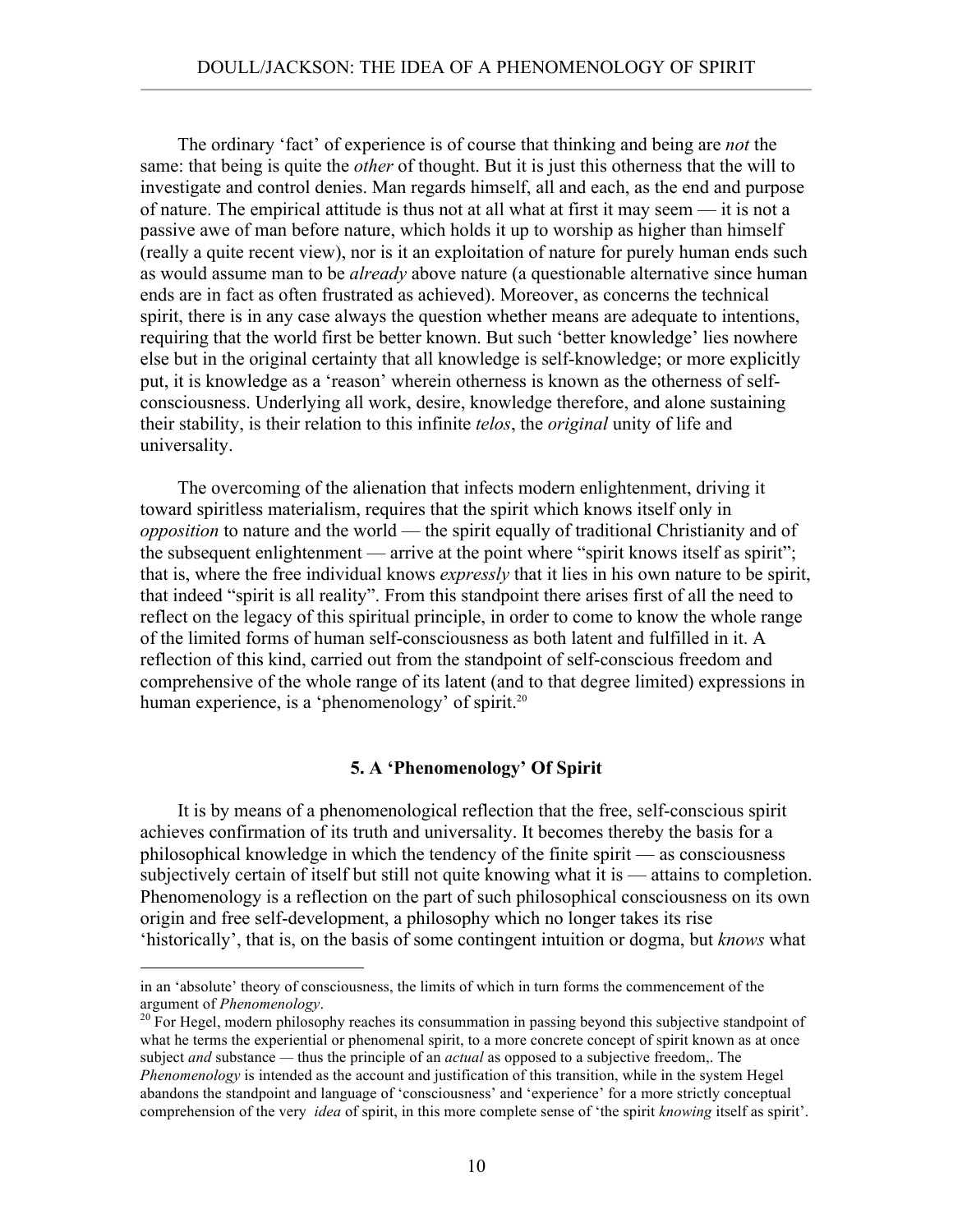its thinking is. A phenomenology of spirit thus provides the starting-point for an 'absolute' knowing, i.e., a philosophical consciousness fully in possession of its own concept.<sup>21</sup>

 The *Phenomenology* is about the emergence of subjective freedom, then the emergence of an objective freedom out of it. This emergence is exposited first through a recollection of the Hellenic discovery of spirit, then how the Hellenic practical spirit itself was formed; how it collapsed through the abstract individualism of the Romans; how the conflict between individuals and state power in the middle ages led to the later formation of civil society and the principle of a moral order. The aim is a unity of subjectivity (will, reason) and nature (feeling, instinct) which is not simply immediate, as with the Hellenic ethical spirit (*Sittlichkeit*) in which this unity is realized only as beauty, a unity still itself natural and wanting for a fuller withdrawal into subjectivity. This fuller inwardness is developed in Christianity, a culture first imposed externally on the world as Catholicism, whose limits Protestantism will later seek to surpass.

 More proximally considered, the *Phenomenology* is a critique of Enlightenment moralism and science, aimed at bringing these back to their origin in the Protestant reconciliation of secular freedom with religious consciousness. It seeks especially to overcome the empiricism and rationalism of early modernity in which an abstract, but not a concrete unity of subject and object is attained. The individual is to overcome this residual division between a subjective inwardness and an abstract outwardness ('nature', 'body', etc.) with which it finds itself confronted. It is to become an *actually* free individual, not merely an *inwardly* free spirit. This means rendering actual what lies already in the imagery of religious representation, but rendering it in a form which gets beyond religiosity and its servility.<sup>22</sup>

 The *Phenomenology* begins with the 'subjective' spirit — with consciousness, selfconsciousness and reason. Why? So that the form of 'experience', or the immediate aspect of 'consciousness-object', be known from the start to belong to the eternal

<sup>&</sup>lt;sup>21</sup> This most succinct summary contrasts strikingly with what has long stood as the conventional account of the argument of *Phenomenology*. The latter takes too literally Hegel's metaphor for the argument as a sort of 'ladder' on which the reader may ascend from his finite, sensible consciousness to the heights of 'absolute knowledge'. The conclusion is then typically drawn that it is a futile exercise, pretending to pull an infinite rabbit out of a finite hat. But (a) a finite subject is in principle not up to such a task and (b) were there such a thing as absolute knowledge any need to climb to it would be superfluous.

But as Doull makes clear, Hegel's conception of the project is exactly the converse. The phenomenological reflection is undertaken, not by a finite subject, but on the part of a self-conscious thinking which already knows itself free, thus as already an unconditional knowing, at least in principle. It is then from this standpoint, not that of an empirical subject, that the reflection is carried out, to the end that this infinite, speculative standpoint come to recognize and be reconciled to its own pre-conceptual forms. What is called 'absolute knowing' is thus not the end-product of the argument of *Phenomenology* but its *presupposition*. 22 This overview summarizes the account of the 'true' or 'objective' spirit in *Phenomenology* vi and vii.

Beauty is the spiritual as aesthetically self-aware in a natural form, especially in the human figure and in virtues represented in the mythical life and doings of heroes and divinities. The 'fuller inwardness' of Christianity requires an objective embodiment that is more than aesthetic, an actual ethical life that is first defined in terms of a worldly church and then in free institutions.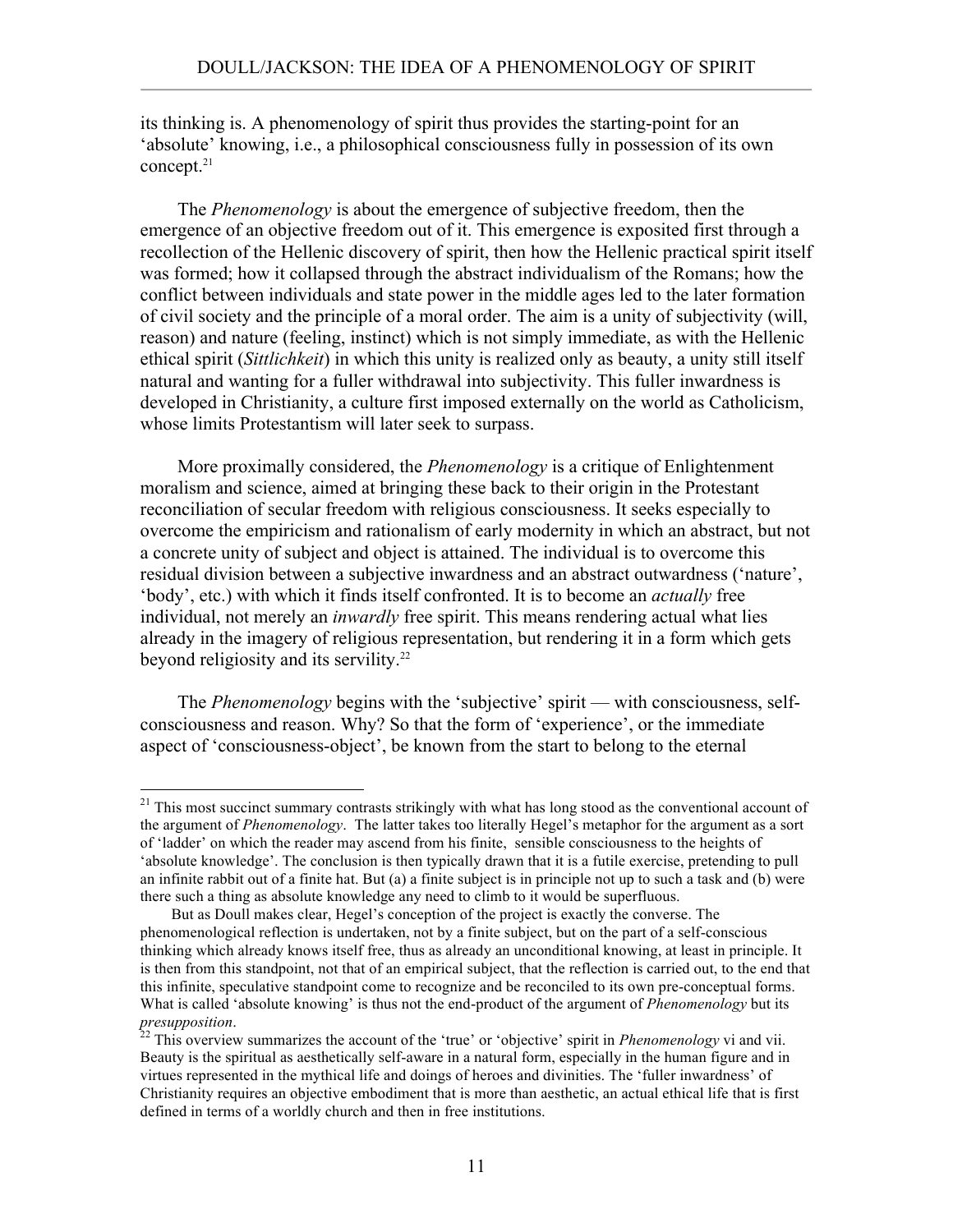movement of spirit itself. The subjective spirit seems only to know itself as so divided and not as one in and for itself — not as self-consciousness. This self-unity cannot be known directly, however, but only in the end result, so that at the beginning all that is present is the instability of the standpoint of sheer immediacy and difference — i.e., 'consciousness-of-an-object'.23

 The argument assumes a standpoint that is already *beyond*, and yet *not* beyond, the modern standpoint of experience. As implicitly beyond it, it can at least recognize the standpoint of consciousness itself as having become problematic and unstable; and because consciousness is *implicitly* spirit, it can also follow the course of transcendence of this its immediate form. The object of consciousness too already has implicit in it the form of spirit, but not as for consciousness itself unless and until it assumes the fuller standpoint of reason. For this fuller standpoint to become stable and not simply revert to the simple attitude of consciousness, it is first necessary that it pass into a new scepticism and self-alienation of which reason is then the reconciliation. That is, for reason to become established and certain of itself as such, consciousness must discover an object that is not alien to it but such as is known to be its *own* very other, its *own* true self.<sup>24</sup>

 The *Phenomenology* further intended to correct the abstractness of modern accounts of freedom. It meant to uncover the fact they are in reality secularizations of Christian religion itself.<sup>25</sup> The need is to rediscover their roots in the Christian religion so that the secular world can become explicitly known as nothing other than the manifestation of the religious. Freedom as it is in emergent liberal-socialist forms of humanism — moral idealism translated into an endless activism — extends no further than a presumed capacity to conquer the world for human uses. Of this tendency the *Phenomenology* would be the telling critique. Freedom, the unity of life and thought, where grasped only in the form of an *assumption*, is a unity that keeps falling apart into antagonisms that are again resolved only ideally, i.e., only in a literal endlessness of progress and revolution. That this unity is *already* actual, is 'spirit', remains beyond humanism, which can thus never give a clear account of what freedom is. It affirms a certain reason in history —

<sup>&</sup>lt;sup>23</sup> The first cycle of the *Phenomenology* (ss. i-v) is not addressed, as is often supposed, to the 'ordinary' consciousness, but has in mind the elements of the idealist theory of consciousness, which brought the Enlightenment philosophy of experience to a denouement, and formed the proximate context of Hegel's own thinking. In it he shows how the standpoint of experience itself — of consciousness and selfconsciousness — has its principle and completion in the concept of a free subjectivity such as knows all otherness as its own — 'reason' or 'spirit'. On the basis of this insight Hegel then recommences the argument from the explicit standpoint of the concept of spirit and its history (ss. vi-vii). 24 With Kant and the idealists, philosophical thinking remains preoccupied with the logic of experience,

seeking to resolve the enigma how the 'ego', and what appears over against it — the Kantian 'thing-itself', Fichte's 'non-ego' —, are to be reconciled. Phenomenological reflection commences where the tension in idealism between an 'I' that only *ought* to comprehend the objective and an objectivity that only *ought* to comprehend the subjective fall into extreme instability at which point the distinction itself collapses. Phenomenology presupposes this reconciliation as achieved in the concept of spirit, of a unity-in-difference in which the standpoint of experience, of the phenomenal spirit, is then superseded.

<sup>&</sup>lt;sup>25</sup> For Hegel, the spirit of modern enlightenment is but the negative, *unmediated* secularization of the Christian principle and as such antagonistic toward, or unconscious of, its religious root. Its cognition is thus a radically human cognition (science of 'experience'), its willing a radically human willing (economictechnical activism) and its freedom a radically human freedom (individualism).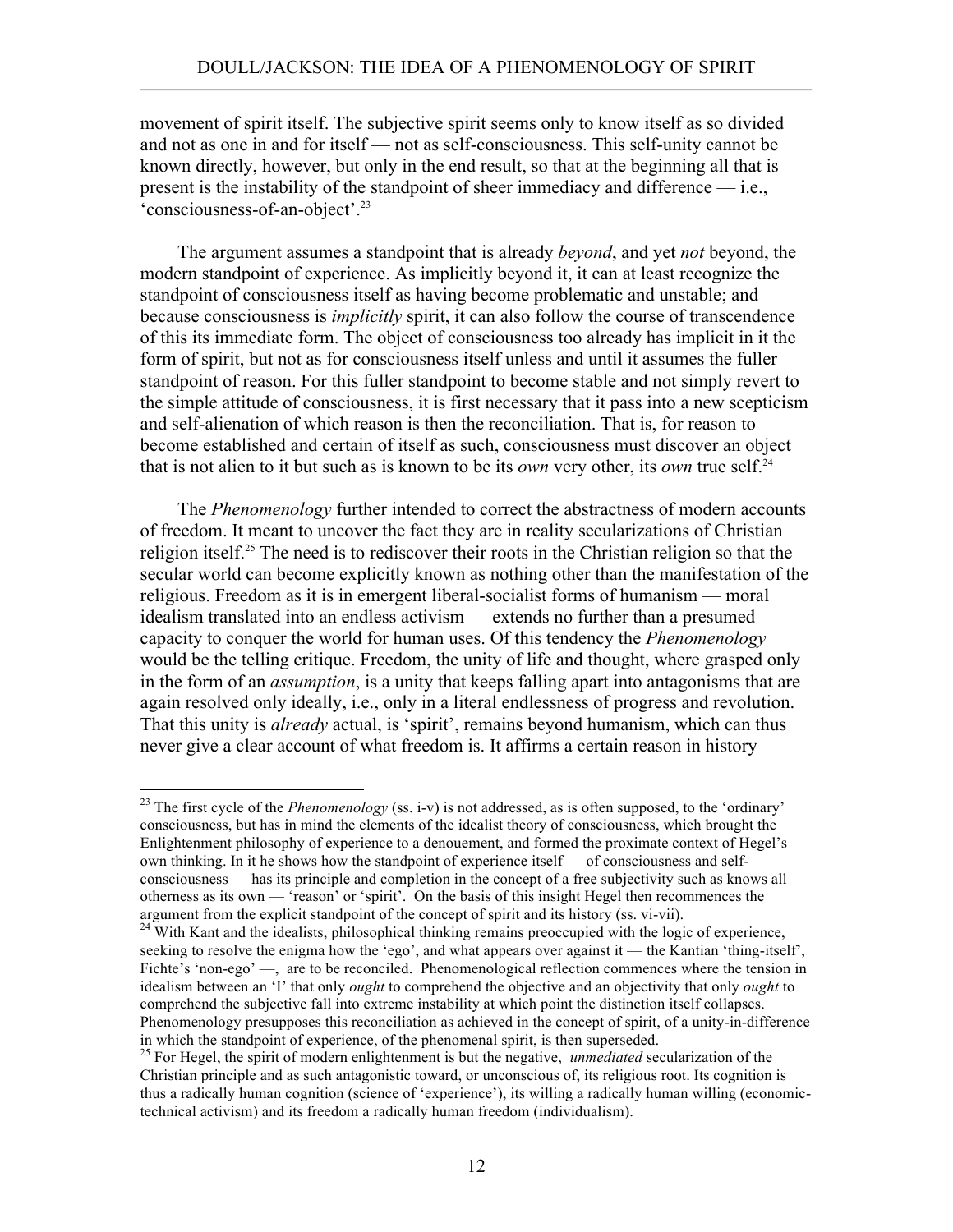man as 'controlling' both history and nature — but also assumes a radical separation of the subjective and the objective. How or why this can be so, it cannot say.

 Phenomenology thus has a very specific content, theme and end, and is not some abstract 'method' merely. It is reflection on the progress of modern thought to the point of a properly philosophical reconciliation of experience and thought: the resolution of the division between consciousness and self-consciousness — of truth and the knowing of it — in the 'concept' of thought. It is an enterprise presaged theologically in the effort to experience the unity of the divine and human in Christ. The *Phenomenology* thus sets forth the itinerary of 'fallen' man, not historically, but as this fallenness has been rendered inward and thereby potentially overcome in modern man. This confidence in the human capacity for goodness and freedom, if it has been thought arrogant and pretentious in its first statements with Goethe or Hegel, is in our own day something every American or European who is committed to democratic and scientific perspectives believes implicitly.

 If modern humanism can be accused of perpetrating many evils of its own, there can nonetheless be no fleeing back into some earlier position. For it is not that the modern spirit itself is evil, but rather that it still imperfectly knows what its freedom is. It is in this respect, as acutely self-conflicted, that it is capable of the greatest violence and confusion. The overcoming of this conflict within the standpoint of freedom itself requires opening oneself up to the historical in all its various extremes, and also moving beyond them. This is what the *Phenomenology* seeks to do: to bring together all the diverse standpoints developed over the course of the history of the human spirit under the form of their outcome, the standpoint of free, conceptual thought.

### **6.The Post-Modern Spirit**

 What we find after Hegel is a series of positions in which the modern tradition of a merely subjective freedom is still somewhat assumed in attempts to affirm the technicalexistential human world as absolute. They all thus imply radical atheism, as well as opposition to the philosophical standpoint as such. The idea of free subjectivity is dogmatically clung to, the issue being how it may be subsumed under some concept of worldly existence, thus rendered self-sufficient. They fall generally into two camps: a technological activism that would free the world through the complete overcoming of a freedom that is no more than immediate and subjective, and the contrary affirmation of just this immediate or existential freedom itself as against *techné*. In both there is the consciousness of a conflict between the *presumption* of freedom and its *actuality*: an ambivalent freedom which, as so limited, can neither be denied nor affirmed or else must be affirmed and denied at once.<sup>26</sup>

<sup>&</sup>lt;sup>26</sup> On this ambiguity see F.L. Jackson, "The New Faith: Strauss, Kierkegaard and the Theological Revolution"(*Dionysius* xii, 1988) and "The Beginning of the End of Metaphysics" (*Dionysius* xv, 1991). It is clear the decline of religion and philosophy over the past two centuries is far from a passive or arbitrary falling-away; rather the result of a concerted intellectual and practical effort to deconstruct their very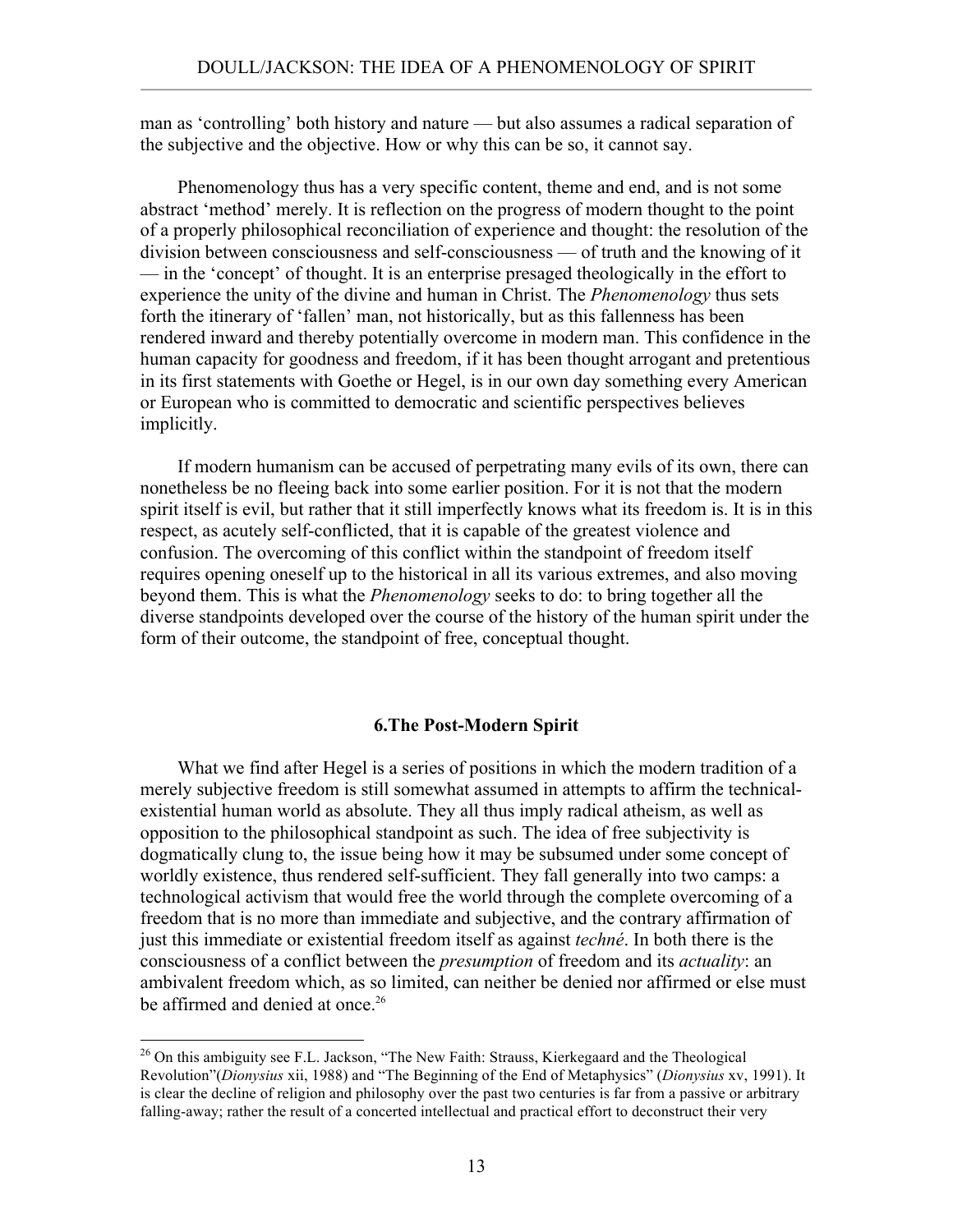One may say all these positions include Hegel's own. In the argument of *Phenomenology*, the distinction and relation of self-consciousness to consciousness — a thinking being standing in relation to an objective other-in-general — is already surpassed and reduced to a subordinate status. It is just this Hegelian standpoint that in the 19th century was taken up, but construed as an *assumed* coalescence of nature and freedom. It is through its own inherent ambiguity that this assumption falls into a 'left' and a 'right' point of view, according as one or the other moment of this assumed but unstable identity supplies the dominant paradigm. It supports both freedom as radical revolutionary activity, aimed at overcoming human nature and history, and equally freedom as the radical affirmation of the natural-historical individual's immediate subjective existence.

 Hegelianism of the left derives from criticisms of Hegel's philosophy of religion. D. Strauss' position is equivalent to taking the conclusion of *Phenomenology* as Hegel's final position, as if the *Phenomenology* were the whole of the Hegelian philosophy. Bauer expresses this outcome in terms of 'absolute self-consciousness', Feuerbach in terms of what this excludes, namely the general form of life that *has* this selfconsciousness — 'universal humanity' — for whose sake he would dissolve religion into political philosophy. Marx accepts this unification of humanity with natural selfconsciousness but as something to be struggled for, not an immediate condition.<sup>27</sup>

 Liberalism and socialism are alike in attempting social and technical control without penetrating to the primary assumption of both, namely free individuality. In the older liberalism a universal freedom is to some extent realized in the form of subjective idealism. The original Marxism too had a certain recognition of this principle, gleaned from Hegel and the Enlightenment. But more recent liberalism and socialism have tended beyond the older classical empiricism and beyond modern subjectivity to a more radical empiricism: a return to nature such as takes its identity with freedom as something directly achieved. This return to nature not only does not appeal to a foundation in independent individuality but profoundly rejects any reference to an inner freedom.<sup>28</sup>

standpoint. From scientific materialism and post-Marxist political theory to existential ontology and the linguistic deconstruction of thought, all the ultra-modernist schools have participated in this attempt, and all driven by the same presumption of an unlimited subjective freedom, a presumption originating in Hegel's time and requiring that any and every mediation, whether historical, religious or philosophical, that would represent the autonomy of the individual as derivative rather than absolute be repudiated. 27 To regard the *Phenomenology* as representing Hegel's own final position — the view especially of 'left'

Hegelians who either reject the 'system' or argue it only extends the same method — is to remain fixed at the standpoint of consciousness and its experience. It then becomes a question how to characterize the authentic or absolute form of this human consciousness, whether as radical egoism (Bauer, Stirner, Husserl), absolute self activity (Schopenhauer, Marx, Nietzche), the 'feeling of humanity' (Strauss, Compte), the being of *Dasein* (Heidegger) and so forth. The whole trend runs completely contrary to Hegel explicit account, where in 'absolute knowing' there is the transition from the subjective-objective, I-andother reflexivity of experience to the *self-knowing* freedom of the thinking spirit. The dogmatism of postmodern philosophy may be described as the perseveration of the phenomenological standpoint, the human *experience* of freedom, taken as absolute.<br><sup>28</sup> By the turn of the present century, this belief in the identity of freedom and nature has become a broad

and powerful dogma, with cultic overtones: the fusion of 'spirituality' and natural or emotive feeling, the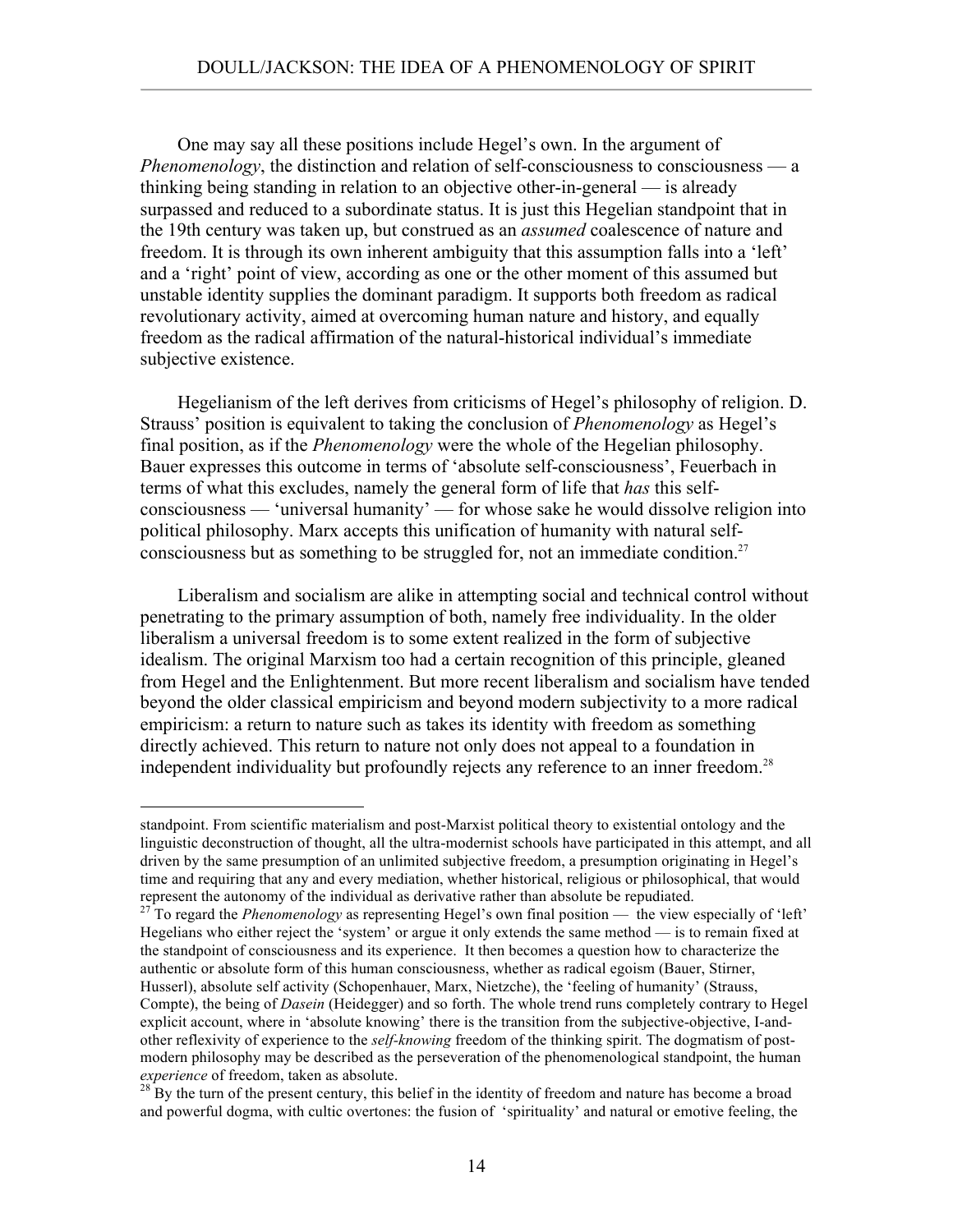In liberalism and socialism as they are now, one has radical empiricism reduced to absurdity. Heidegger's anguished flight from *techné* is, however, into the 'unconscious' only, thus no real alternative. He is right that liberalism is the contradiction between determinate technocratic action and an arbitrary freedom beyond it, and that freedom does not come to know itself in technical action. If socialism would suppose that with absolute control of the social-technical process freedom is satisfied, still such total control does not alter the fact that the relation of the process to individuals denies this freedom. For Heidegger, the social-technological revolution would return to a relation of man to nature that had already been abandoned in antiquity; he attempted to expose this in taking up another view of the Greek experience itself as a counterfoil.

 The naturalism of the later liberalism and socialism was indeed conflicted and inconsistent. Heidegger saw it as still tainted with the assumption of an unlimitedly free subjective will. That the aim of dominating and controlling nature assumes a universal human self-determination, if especially clear in the utopianism of earlier forms, is less so in the later, where freedom itself is more fully drawn into the finite process. As against this, subjective freedom reasserts itself in the protest of individuals against the technological order, against globalism etc., demanding that the system be changed here and now and confident that the collective efforts of dissenting individuals will accomplish this, appealing to justifications which range from the need to bring subjective moral idealism more into line with the new immediacy or, more extremely, to a direct Heideggerean flight back into 'nature'.<sup>29</sup>

 All such positions are relapses into standpoints already superceded in *Phenomenology*, though distinguished from the latter in their deepened sense of a concrete autonomous self-hood which they are nonetheless unable clearly to articulate. On the one hand there is the attempt to fulfil Enlightenment without appeal to an abstract universal self, that is, to 'Reason'. On the other, the possibility that the liberation of humanity is unattainable generates counter-humanist philosophies in the manner of Nietzsche, Kierkegaard and their progeny. The outcome is that, in their present plight, men can neither undo nor restrain the work of science and technology, but are totally captured by it nonetheless.

What belongs essentially to this modern secularity? Above all, the idea that

valuation of aboriginal over civilized life, the burgeoning obsession with the sexual dimension of personal relations, the mysticism of 'natural medicine', the distrust of morality, science, technology and globalism as inimical to the environment and society of an imagined pristine human animal; and so forth. The presumption of subjective freedom, once raised to an absolute, conjures the ideal of an unconditional human experience free from every form of objective or universal mediation, a vision finding its popular expression in a new ultra-moralism based on the human 'return to nature'. The contradiction lies in the fact that the freedom to which return would be made is already presupposed, and that in any case freedom is far from itself a 'natural' state of mind. It should be noted that Doull's most developed reflections on liberalism, in his "The Philosophical Basis of Constitutional Discussion in Canada" (*Animus*, 1997), do not so directly identify liberalism and naturalism.

<sup>29</sup> See the essay "Heidegger and the State" in D.G Peddle and N.G. Robertson (eds.): *Philosophy and Freedom: the Legacy of James Doull.* (Toronto, 2003) p.357.